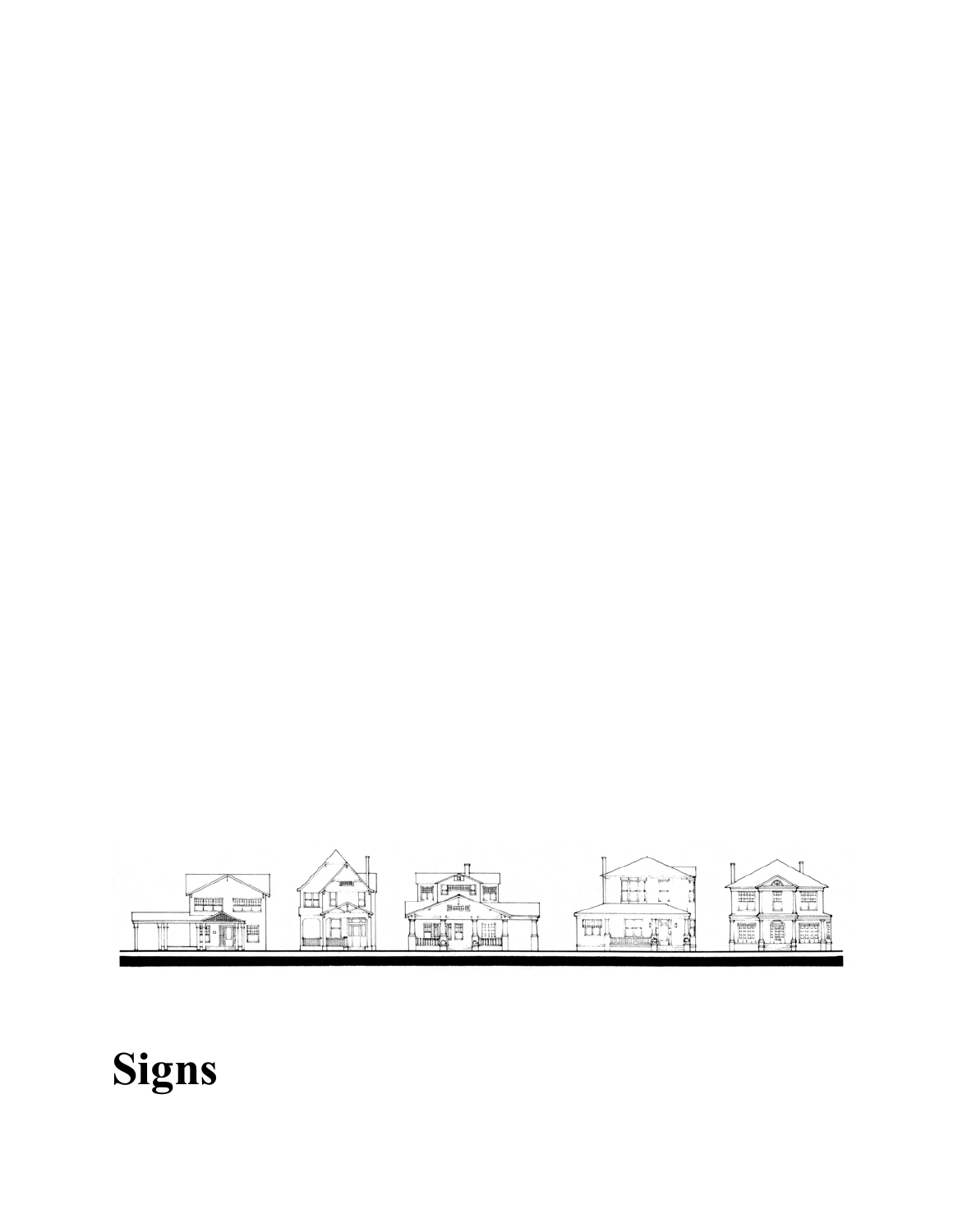# **Signs**

## **Sign Regulations**

These guidelines for sign design and placement are specifically for those properties within the Historic District which are commercially zoned, zoned for multi-family buildings, or used for other non-residential purposes.

Signs within the district must be approved by the A.R.C. The Tampa City Sign Code establishes maximum parameters for signs; however, these design guidelines will further refine the sign regulations to meet the specific character of the Hyde Park Historic District.

### **District Standards**

The intent of these guidelines for signs within the district is to prevent visual disruption of the character of the district.

The underlying standard for sign design within the Historic District is to design and locate the sign so that it relates to rather than obscures or disrupts, the elements of the historic building or property on which it is attached.

The sign should not hide architectural detail or features of a building. It should not visually clutter nor interfere with views of the building.

**Signs** 



**Inappropriate: Wall sign is too large and obscures architectural detail.**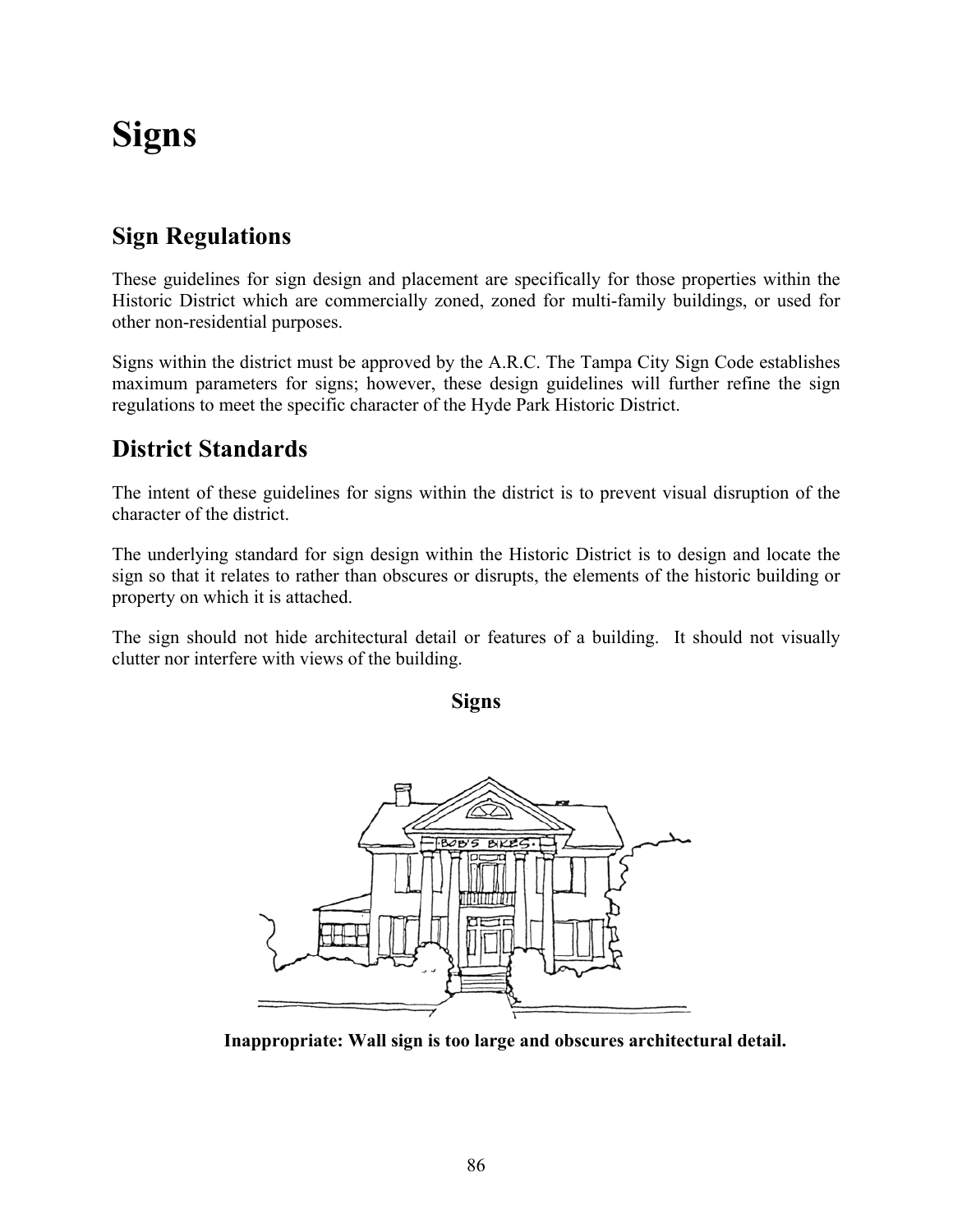

**Appropriate: Ground sign adds to rather than detracts from building.** 

Since architectural styles within the Historic District vary, sign styles which reflect the period of architecture of the building or its identity are encouraged.

The size of signs shall be in proportion with the size of the building. For wall mounted signs, one-quarter square foot of sign for each linear foot of primary street building frontage, not to exceed twenty-five square feet, is the recommended maximum.

The City of Tampa Sign Code specifically prohibits certain types of signs such as off-site signs, signs that project over the right-of-way and what are commonly known as billboards within the designated zoning for Hyde Park.

Lighted signs. Appropriately designed lighted signs are acceptable for use within the Hyde Park Historic District. Signs lighted from a concealed exterior source are encouraged.

**Ground signs and pylon signs** are permitted within the district to identify a building and its parking area. Their preferred location is near the entrance to the parking area. Twenty-five square feet is the recommended maximum; however, smaller signs are recommended on most residentially scaled buildings. For internally lighted signs and neon signs twelve square feet is the recommended maximum.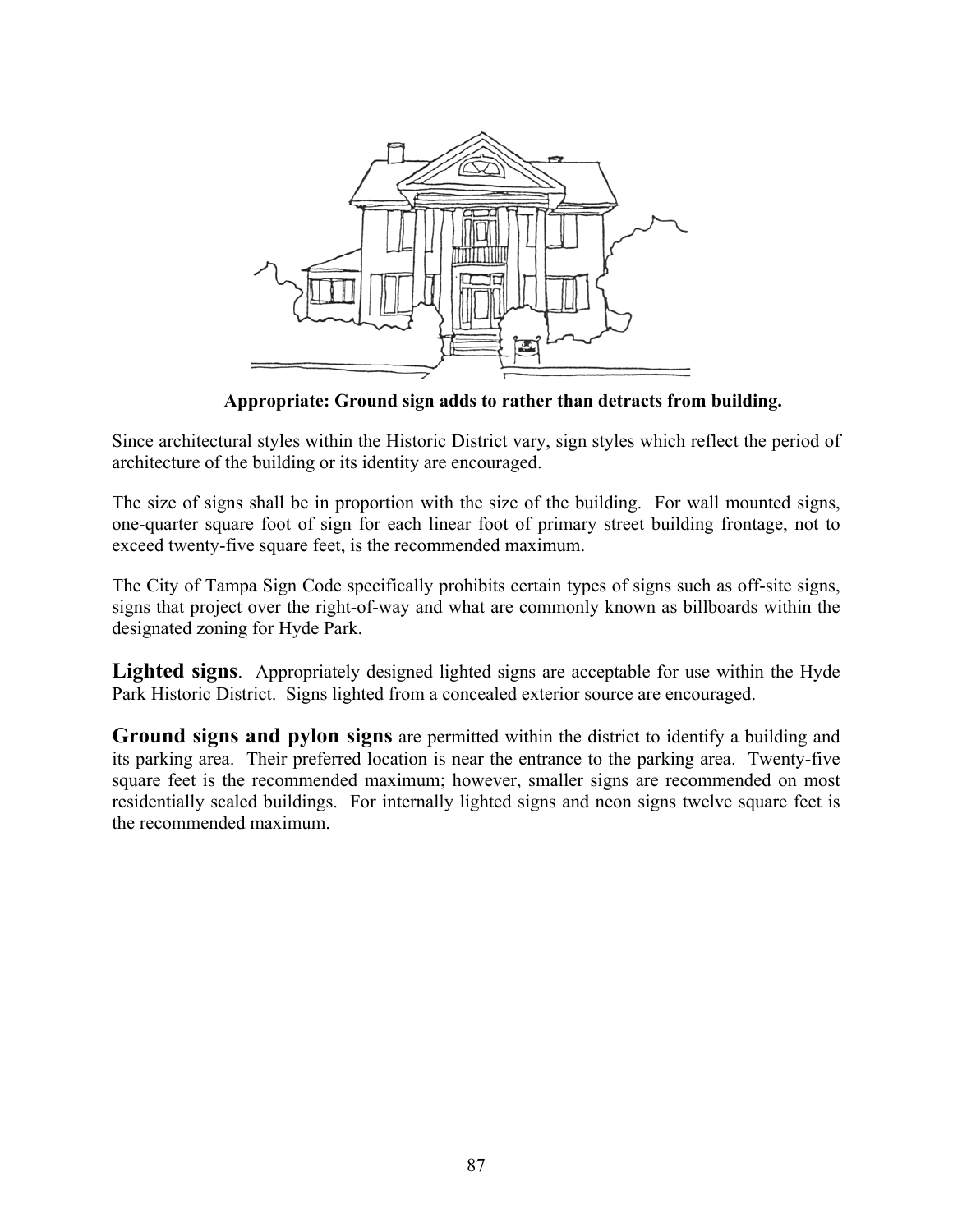

**This building uses a mix of wall, canopy and temporary signs.** 



**Shops sharing a canopy may use a different sign style for each shop.** 

**Wall signs** are encouraged adjacent to businesses within the Historic District and shall be in keeping with the style of the building. The location of wall signs shall be limited by the sign code; size shall not exceed one-quarter square foot per linear foot of building frontage, up to a maximum of twenty-five square feet. This guideline is not intended, however, to inhibit the design of unusual signs that may nevertheless maintain the character of the building.

Window signs which are painted on, attached to or visible through a window should cover no more than twenty-five percent of each glass panel and be limited to one per business. A business may have more than one window sign as long as the signs cover, in aggregate, no more than twenty-five percent of the total storefront glass surface of the business.

**Sign heights** are limited by the sign code; however, in the district, on commercially zoned properties, the maximum recommended height on the building is below the second floor eave height, or in single story buildings, below the roof overhang. The maximum height of ground signs or pylon signs shall be eighteen feet and shall maintain a minimum of eight feet between grade and the bottom of the sign face.